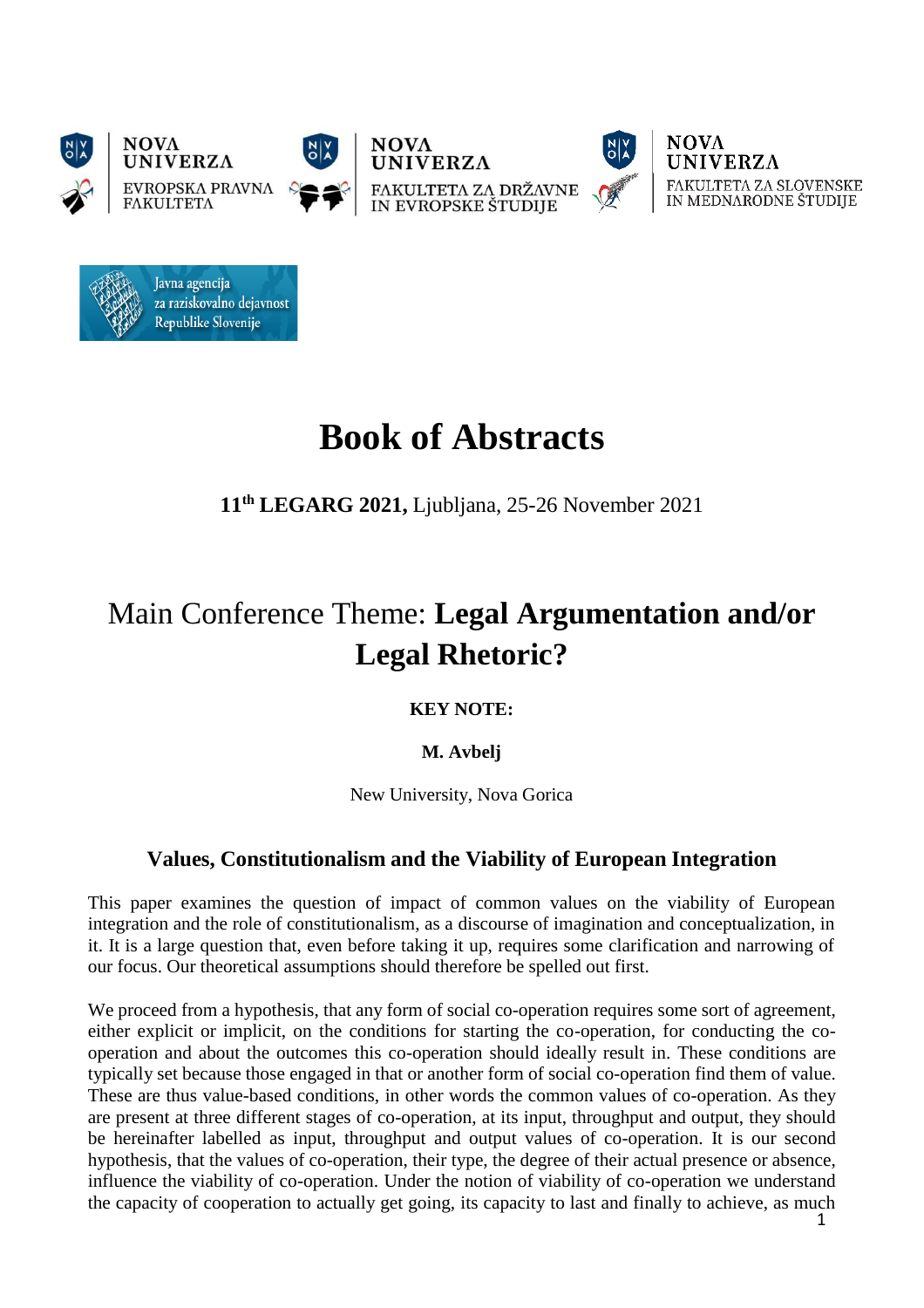as possible, the object and purpose for which it was created. If a form of co-operation runs short of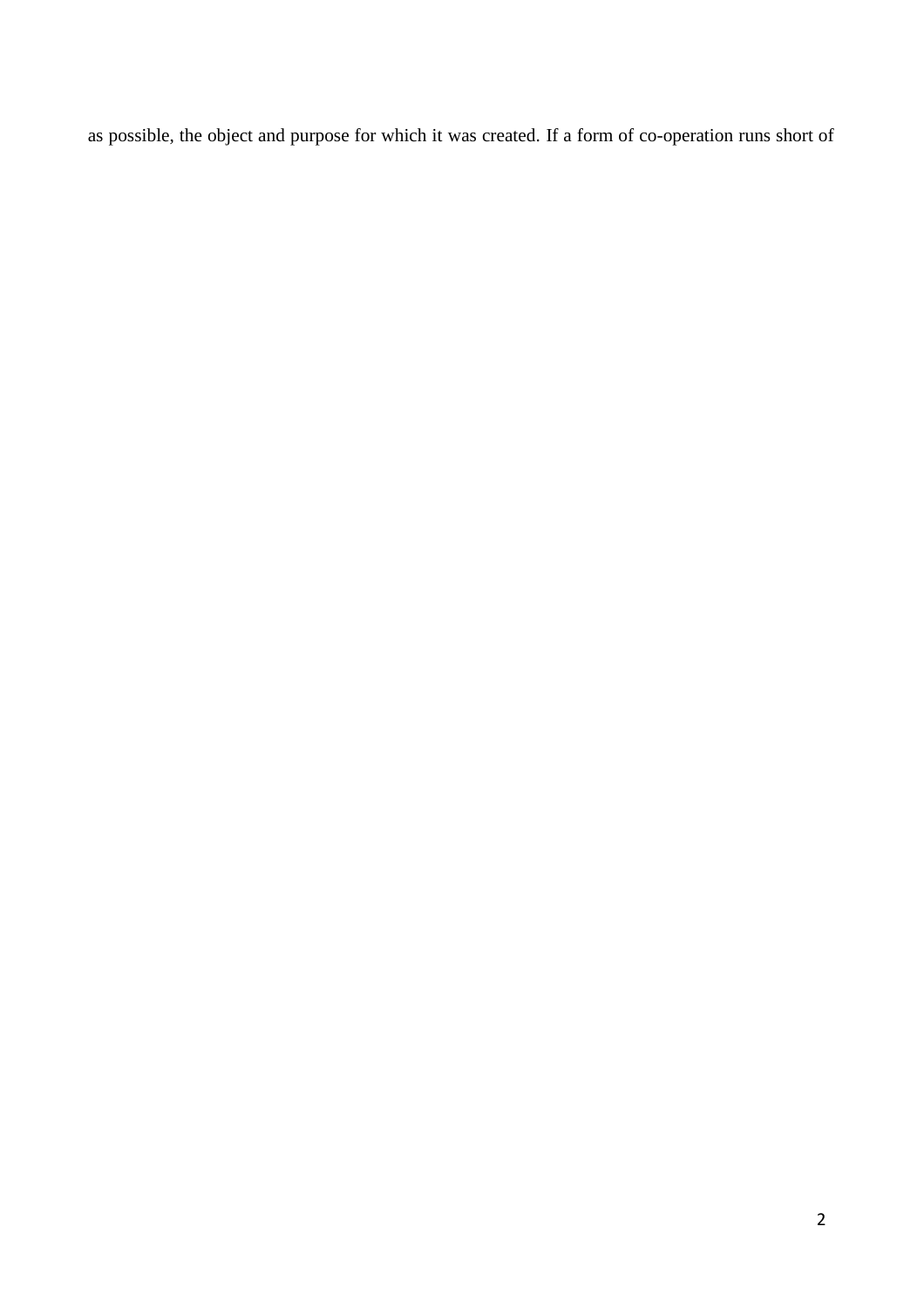delivering on its anticipated outcomes; if in its daily operation it does not comply with the preset standards and if those who co-operate no longer comply with the conditions that had been set for their co-operation, so that the input, throughput and output values are in decline, undermined or even inexistent, the viability of co-operation decreases too. It is our third hypothesis, that while the viability of co-operation is thus also, but not exclusively, dependent on the existence of common input, throughput and output values, the degree of existence of these values as well as their content and type, i.e. what kind of values this should be, hinges on the intensity of a given form of social co-operation. The more intense a co-operation, the greater the need for common value foundations across all three domains of co-operation: input, throughput and output. And vice versa, of course.

The paper thus builds against the backdrop of these three abstract hypotheses, to focus concretely on the viability of European integration and the impact of common values thereof. The process of European integration is an example of an intense form of social co-operation not just between individuals, but also between the states. Furthermore, the intensity of co-operation inside the process of European integration has increased over the years, which has in turn also required widening and deepening of the shared value foundations. However, as the shared value foundations were about to widen and deepen, profound value fissures, between the North and the South, but in particular between the West and the East, have emerged to a disadvantage of the integration's viability.

The EU today is thus going through a difficult moment at which the deepening of the integration requires increasingly solid common value grounds that have, however, in recent years been weakened instead. The challenge, both theoretical and practical, that the EU is thus facing is therefore how to close the value gap and the requirements of progressing integration. Possible strategies include: strengthening the common values for more integration; rolling the integration back to fit the actual limited scope of common values; or investing into variable geometry so to adapt the depth and breadth of the integration to the existing value variations between the member states, while preserving the Union as a whole. In short, the question which poses itself is: how much and which values ought to be shared at a particular stage of integration? And, related to that, taking into account the existing actual scope of common values, how much integration can the EU actually afford?

Our argument shall, accordingly, proceed as follows. First, we will study the historical trajectory of European integration in order to examine how the deepening and widening of the integration process, in which the very character of the integration has been transformed, has impacted on the degree of required shared value foundations, as well as how the need for shared value foundations affected the dynamics of the integration process. Secondly, having conducted the historical analysis, we are going to concentrate on the present in order to describe and understand the contemporary value fissures in the European Union. This reflection will allow us, in the third step, to turn to the future in order to examine the viability of the three visions of the future of the EU: the status quo vision; the status quo ante vision and the reformist vision in light of the existing or required shared valued foundations. Finally, the paper will conclude by examining the appropriateness and utility of couching the presented theoretical and above all practical dilemma of the relationship between common values and the viability of European integration in a constitutional language. Can constitutionalism, as a discourse of imagination and conceptualization, be used as a vehicle for striking an integration-value balance so to strengthen the viability of European integration?

## **PANEL 1**: **Zóon logòn échon.** *The anthropological dimension of legal argumentation*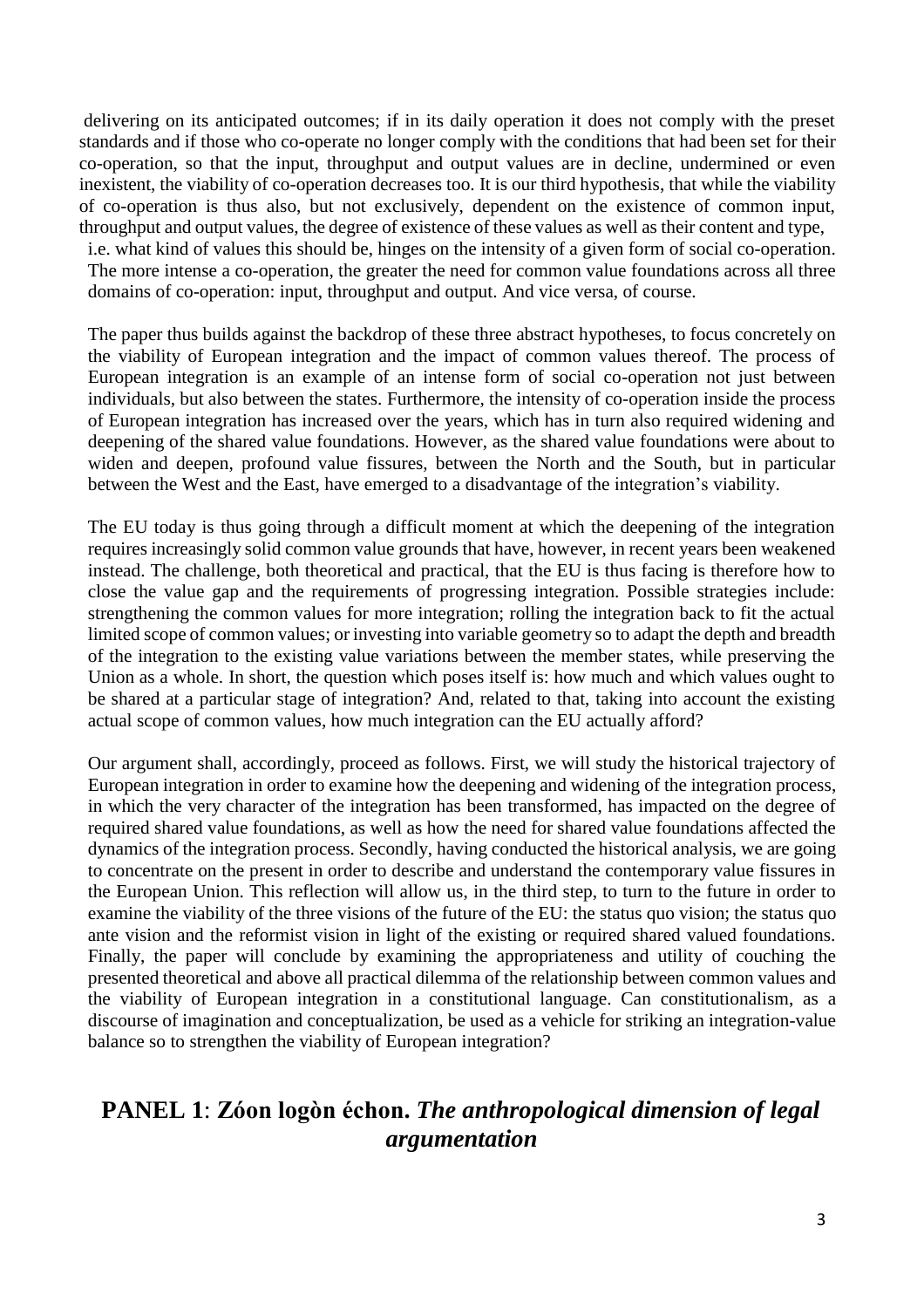University of Trento, Faculty of Law CERMEG - Research Centre on Legal Methodology Doctoral Course in Comparative and European legal studies

#### **M. Manzin**

## *The faces of trial*

Trials have faces, faces have voices, voices have mouths. Subjectivities (individuals) are not waste that must be eliminated from the trial scene in order to formulate more correctly (i.e. abstractly) the issues on the table. Argumentation is always embodied: people like lawyers, judges, prosecutors, defendants and offended persons, experts etc discuss about facts and norms. They all act linguistically in a concrete space-time, they all want to be persuasive. But under what conditions these speech acts are not simply 'chatting'? Recourse to logical forms or patterns should in turn be justified, and whatever the foundation, the focus should be maintained on why a justification is needed - why a question (and thus a discussion) arises and incarnates in faces and voices and mouths. Participants in the panel believe that (1) rhetoric is the way in which an authoritative part of Western philosophy addressed the issue from the very beginning, and that (2) rhetoric fits specifically with judicial reasoning. They will try to argument this viewpoint from their respective domain of legalphilosophical studies.

## **F. Puppo**

#### *The Anthropological Value of Rhetoric*

Nowadays rhetoric is mostly conceived in a negative way, as a technique used to gain persuasion, in addition to argumentation and/or against reason. The aim of my paper is to offer a completely different view on rhetoric, in the wake of the Aristotelian lesson offered, among others, by Martin Heidegger (2009): the basic idea is that rhetoric could have anything other than a pejorative sense (Tindale 2004, 2019; Rocci 2016; Piazza 2017) and that rhetoric, despite his coming from the past, could still play a decisive role for the foundation of a highly valid account of law.

The starting point will be the fact that rhetoric, as law and justice, is always *ad alterum*. From this point of view, rhetoric, as law and justice, is given within a social practice and it is more than a repertoire of means of persuasion or a theory of speaking. In the Aristotelian account, rhetoric is a way of thinking and a way of being. To be more precise, it is the *zoon politikon*'s way of being, i.e. the way of being of man as living in the co-original linguistic *and* political dimension (Heidegger 2009). According to this account, this is the dimension in which legal and political deliberations take place, since «we deliberate about things that are in our power and can be done» (Arist. *Nic. Eth.*, 3, 1112), such as what is good or evil, or just or unjust.

But what does it mean that these things are in our power?

I will show that to answer this question means to understand the difference between two of the main ways to conceive the nature of law (Jager 1947)., i.e. the legal philosophical account by Aristotle, on one side, and sophists and modern jurisprudence, on the other, which are also related to their different accounts about rhetoric. From one hand, we find a conception which is based on the existence of *kosmos*, metaphysical and divine order to which men are related and on which they depend; from another hand, this *kosmos* does not exist or we are not able to know it: and so, man is the measure of everything

Selected bibliography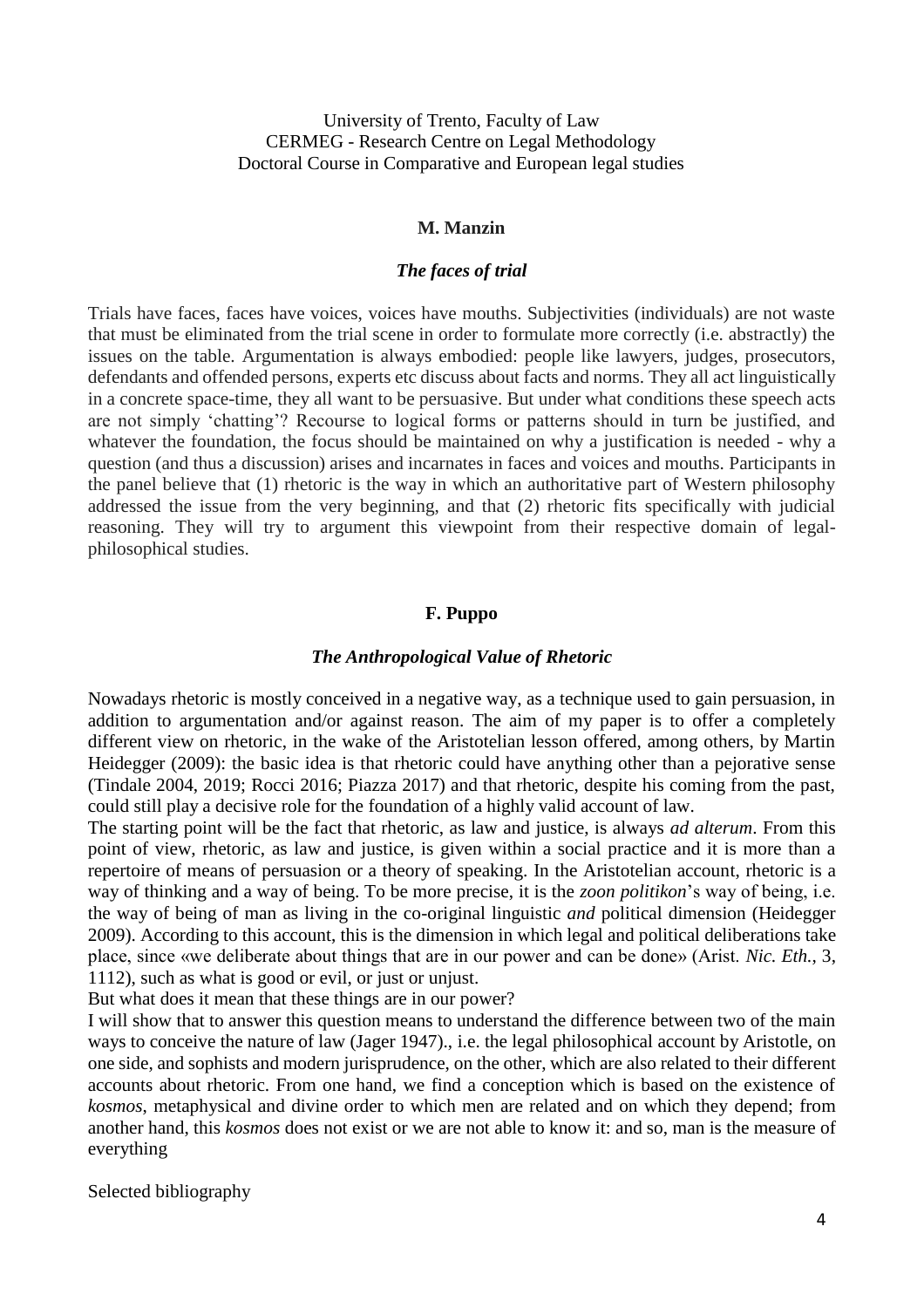Aristotle, The Art of Rhetoric, Trans. by R. Waterfield with an Introduction and Notes by H. Yunis, (Oxford, Oxford University Press, 2018).

Heidegger, Martin (2009). *Basic Concepts of Aristotelian Philosophy*. Bloomington: Indiana University Press.

[Jaeger,](https://www.worldcat.org/search?q=au%3AJaeger%2C%2BWerner%2BWilhelm%2C&qt=hot_author) Werner W. (1947). *Praise of Law: the Origin of Legal Philosophy and the Greeks*. New York, NY : Oxford University Press.

Piazza, Francesca (2017), "Rhetoric as Philosophy of Language. An Aristotelian Perspective", *Res Rhetorica* 4

Piazza, Francesca (2008), La Retorica di Aristotele. Introduzione alla lettura, Roma, Carocci, 2008. Rocci, A. (2016). Ragionevolezza dell'impegno persuasivo. In: *Argomentare: per un rapporto ragionevole con la realtà*, 88-120. Milano: Fondazione per la Sussidiarietà.

Tindale, Christopher W. (2019). "Informal Logic and the Nature of Argument". In: *Informal Logic: A 'Canadian' Approach to Argument*, 375-401, Windsor: Windsor Studies in Argumentation.

Tindale, Christopher W. (2004). *Rhetorical Argumentation: Principles of Theory and Practice*. Thousand Oaks (CA): Sage.

### **S. Tomasi**

#### *Rhetoric in legal education: theoretical and methodological perspectives*

Rhetoric constitutes an important dimension of daily life and professional activities. Rhetorical practices in legal education are interesting because they invite legal practitioners to use and come to understand rules of reasoning that are used in trial. Rhetorical practices are, also, powerful resources to deal with cognitive contradiction, doubts, controversies, complex decisions, requiring intellectual and social skills, are often emotional and demanding.

The paper will be organized into two main parts: theoretical foundations in legal argumentation are presented in the first part, drawing attention to the development of argumentation theories in the contemporary epistemological scene and their methodological implications; research results of innovative rhetorical techniques and lesson applied in trial (transcription techniques) constitute the second part.

As a result, the paper would offer perspectives on the issues of legal education in the effort to develop the critical awareness of lawyers and forensic practitioners in general, that each learner is the coauthor of a constructive socio-cognitive process in which rhetoric holds important functions.

## **P. Ciccioli**

#### *Sign and Multimodality. An approach to Legal Rhetoric*

The aim of my paper is to investigate Peirce's (new) rhetoric in the light of his semiosis. Peirce defines rhetoric as "the highest and most living branch of logic" and after 1907 he increasingly attributed to the field of rhetoric the whole study of pragmatism. This turn in his thought, connected with the rejection of his former conception of logic of new introduction and pragmatism, should be better deepened. I will start from the elementary unit of his philosophy - the sign - and from the branch of logic dealing with the elements of the sign, that is, speculative grammar. As the sign in the Peircean conception may be a picture, a diagram, a pointing finger, a knot in one's handkerchief or wink - in a nutshell whatever communicates an idea - his semiotics grounded on rhetoric seems to be intrinsically multimodal. Such an approach could be applied for signs like legal norms and judicial decisions in different legal systems, given that their dynamic status can be provided, in signification and meaning,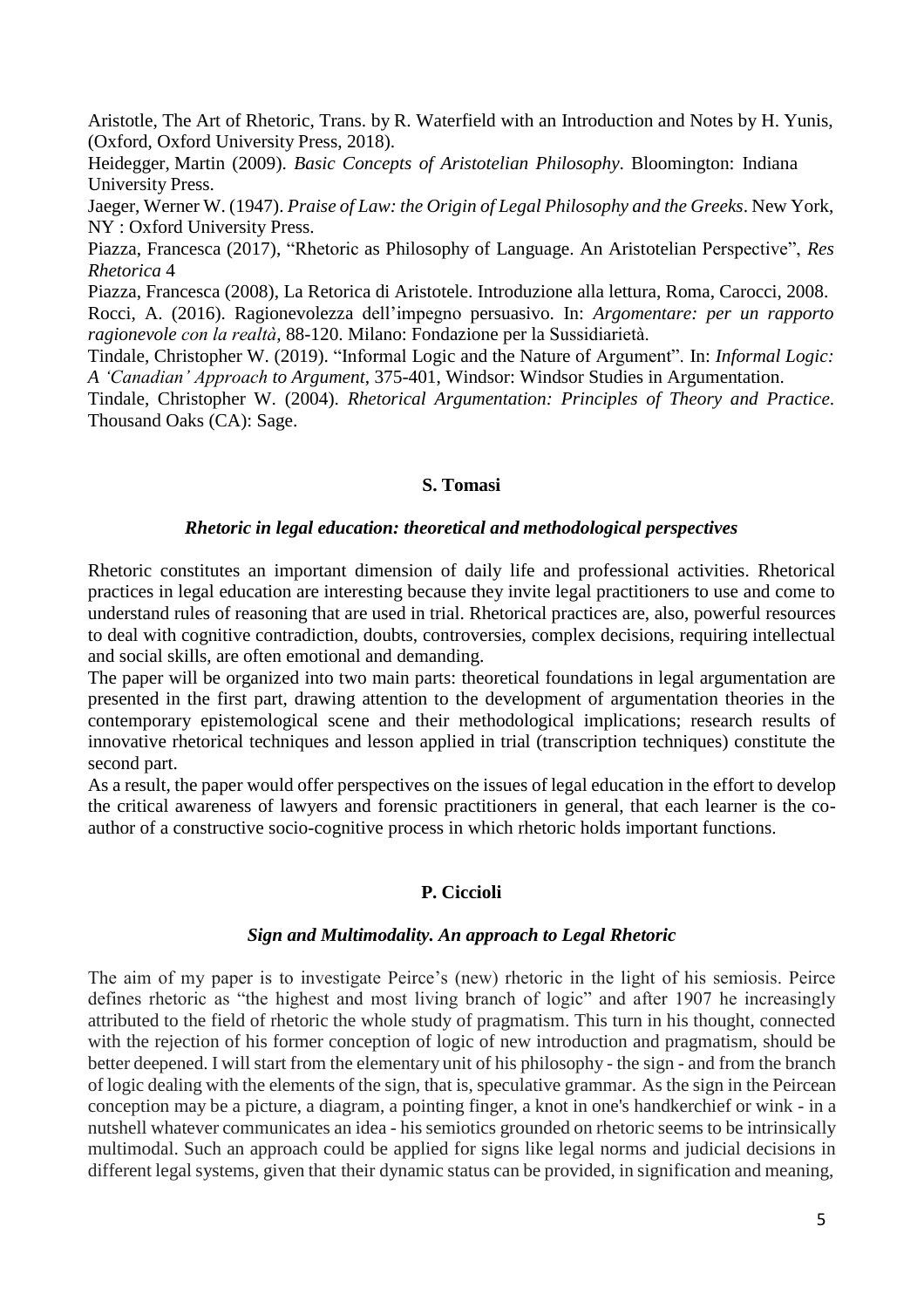by virtue of rhetoric which "ascertain the laws by which in every scientific intelligence one sign gives birth to another, and especially one thought brings forth another" (ms. 2.227).

## **S. Corradi**

## *Legal rhetoric and artificial intelligence: what is missing out?*

The contribution aims to reflect on the use of artificial intelligence in legal argumentation. The analysis will consider some particular features that seem to be hardly compatible with recent approaches inside the framework of the theories of argumentation, that try to emphasize a specific role of rhetoric - namely, connected to an anthropological background of the subjects involved in a debate. The contribution will be divided in two parts.

The first one will analyse the functioning of "Project Debater", an autonomous debating system developed by IBM, able to argue with human debaters. In this part there will be underlined some similarities with the structure of the civil trial according to the art. 183 of the Italian civil procedure code.

The second part, starting from the debater example, will focus on some changes connected with the so-called "digital revolution". There will be emphasised two different elements: the first one deals with the graphic revolution which involves a revolution in linguistic terms, whereas the second one will focus on the dimension of space which seems to be modified, or better to say, "re-ontologized" by the digital.

## **L. Zoppellari**

## *From Dialectic to Dialogic: the contribution of Rhetoric*

There is no doubt that today, also (or perhaps especially) in the legal context, there seems to be some confusion between the words: "dialectic" and "dialogue". Often, in fact, one hears indiscriminately speaking of "dialectical method in trial" or "dialogue between the parties", of "dialogue between the courts", as if they could speak with each other in an authentic sense, and of "dialectical procedure", as if from the simple argumentative clash between two subjects, the true can emerge. But this is plenty of confusion.

The aim of the contribution is twofold: first of all, I will propose an analytical distinction between "dialectic" and "dialogue"; secondly, I will underline how to pass from dialectic – as a formal attitude – to dialectic – as an authentic dialogue – also deal with a certain conception of rhetoric. In conclusion, the paper would like to highlight how modern misunderstandings on dialectic produced the prejudice, even in the legal field, on rhetoric which, instead, could be recovered starting from a clear distinction between dialectical and dialogical fields.

## **PANEL 2: Argumentation and Rhetoric**

## **H. M. Kreuzbauer**

Faculty of Law, University of Salzburg

## *Proposal for a Classification of Eristics*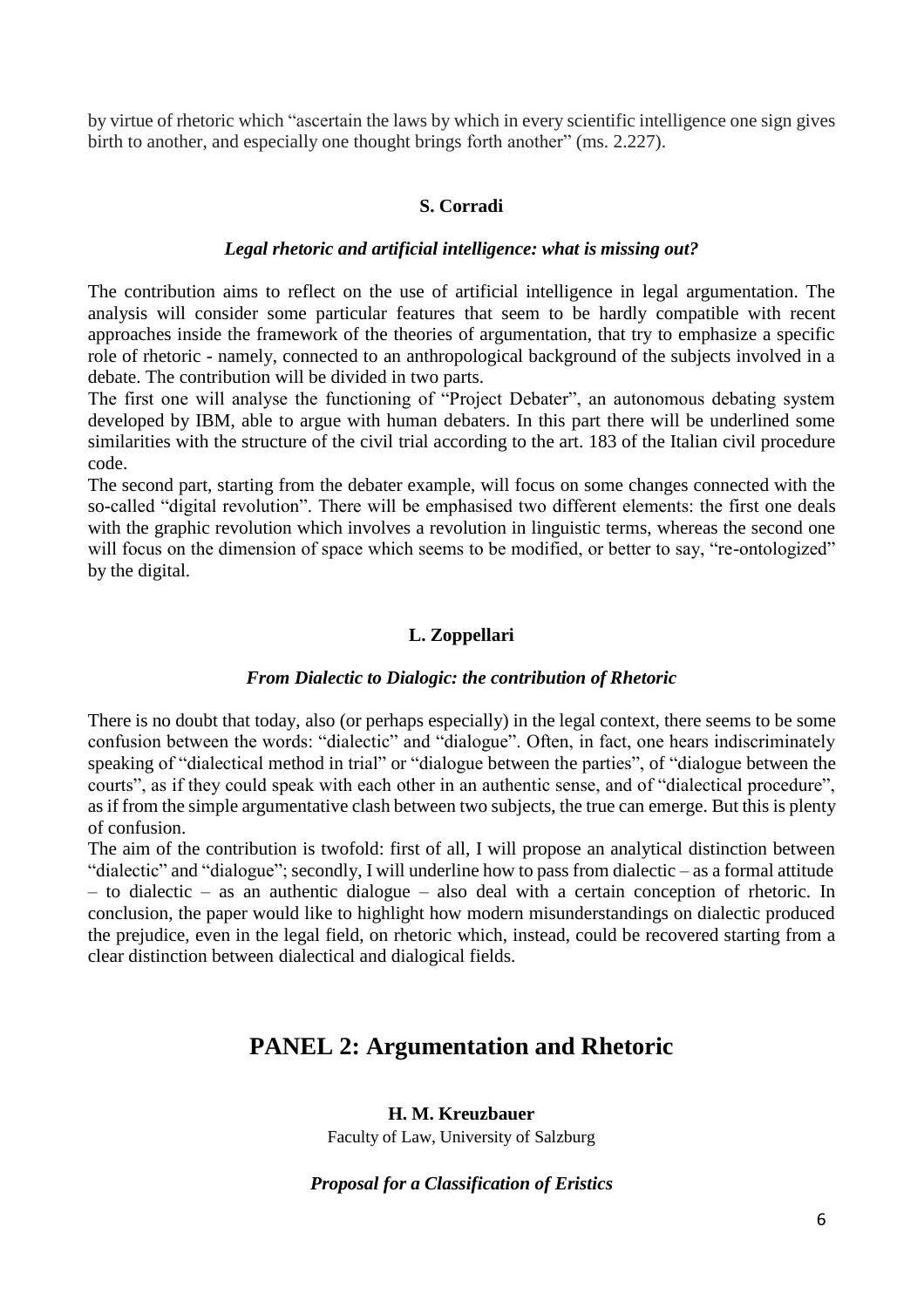By "eristics" we here will understand *any kind of non-cooperative communication*, i.e. the set of all communicative techniques that are applied with the standard intention to assert one's own interests, even at the expense of others (calculus of defection), including everything that is culturallytechnologically directly related to it.

Although eristics is constantly discussed by science, it has always lived a rather shadowy life. One aspect of this is the non-existence of any classification of eristic standard techniques – at least to the author's best knowledge, thus the intention of this paper to propose such a classification.

Eristic standard techniques combine standard means and standard goals. The latter mostly mean influencing an opponent's motivation to make him/her act in a desired way, and the most important dimensions of all eristic standard techniques are: (1) complexity (single technique, simple or complex combination), (2) truthfulness (honest or dishonest) and (3) motivational impact (emotion, intuitive or reflexive cognition), and (4) intensity (fierce to subtly) – thus we ignore all other dimensions for the moment.

For the categorization we roughly follow an evolutionary pattern, thus from simple to sophisticated, from mentally easy (thus honest) to difficult (thus dishonest: since this needs much more thinking), from emotion to cognitive reflection and from fierceness to subtlety. When we try to bring this in a line, we end up with the following four categories.

- 1. Proto-Eristica
- 2. Eristica simplex
- 3. Eristica callida
- 4. Eristica artistica

## 1. Proto-Eristica

This means the most basic eristics, mostly fierce and with more or less only instant emotional impact. There we find the standard techniques of territio<sup>1</sup> and attraction.

## 2. Eristica Simplex

The second class includes all uncombined eristical standard techniques with all sorts of impact, thus more than only instant emotion. Here we find the following basic categories:

## A. Eristica assertionis

Eristics based on honest information

- 1. Eristica assertionis neutralis: neutral empirical information
- 2. Eristica assertionis evaluationis: information of moral evaluation (maledictum, gloriatio, probrum, offensa, laus and adulatio)
- 3. Eristica assertionis adfecta: information for non-instant emotional effect: (minatio and allectatio)

## B. Eristica simulationis

Eristics based on dishonesty including falsitas, deceptio and all kinds of simulatio provecta

<sup>&</sup>lt;sup>1</sup> We mainly use Latin terms here.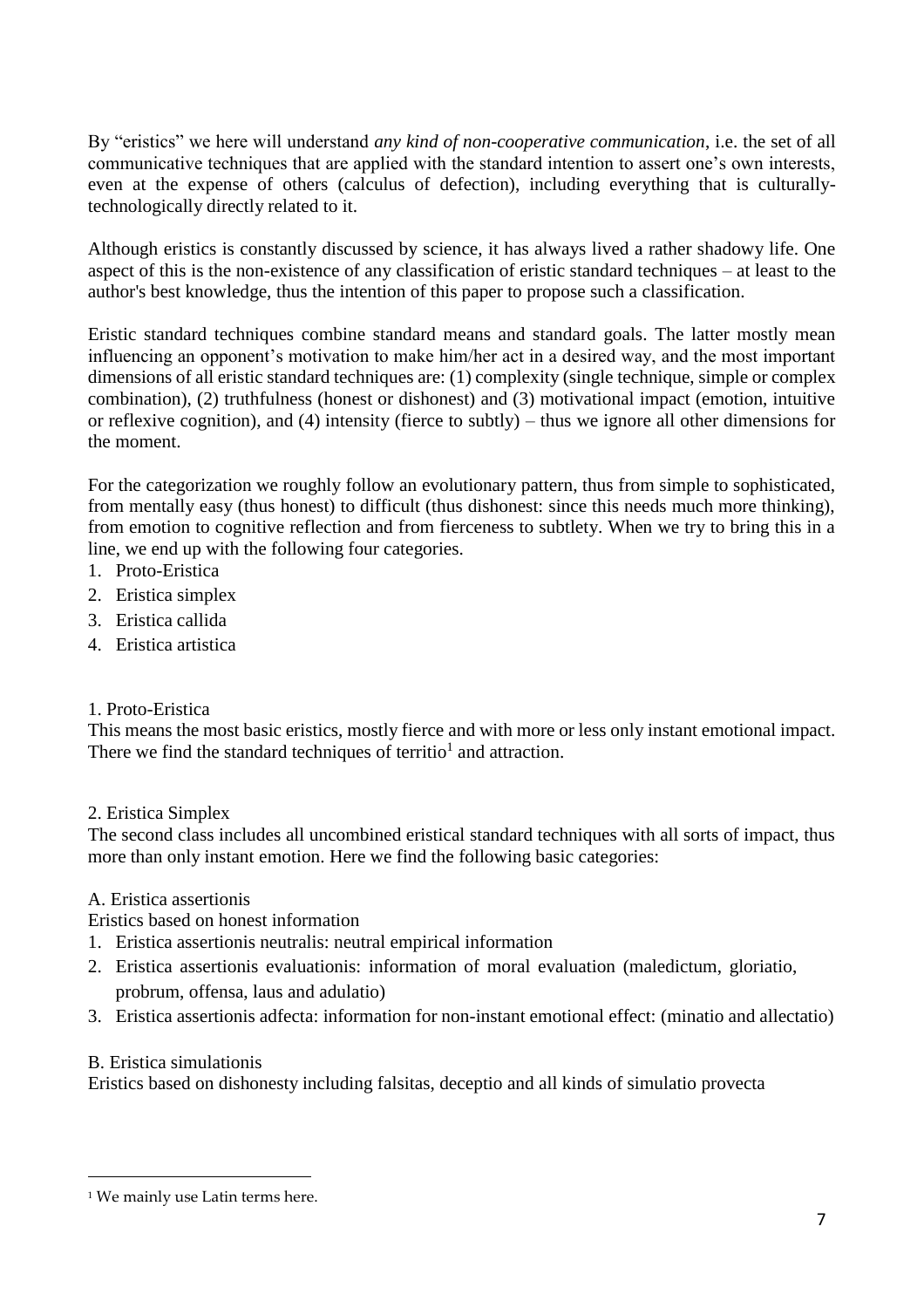## 3. Eristica callida

Eristica callida means all simple combinations of eristical techniqies. This includes simple forms of what is often called 'manipulation', especially ludibrium, ostentatio, provocatio etc.

## 4. Eristica artistica

Finally, the last class contains all combinations, that are more than simple ones. This includes the following three subclasses

- 1. Eristica discursi: the manipulation of discourse
- 2. Eristica narrativa: complex story telling etc.
- 3. Eristica argumentativa: all techniques of complex argumentation and persuasion, including fallaciae and what we will call loriciae

## **L. Leszczyński**

## Maria Curie-Sklodowska University Lublin

## *On the Role of Discursive Style of Justification of Judicial Decisions: Context of Reasoning and Argumentation*

The aim of this presentation is to analyze the practical aspects of the discursive style of justification of judicial decision in the context of its superiority over the strictly formalistic (monologue) style of presenting the reasons for a decision. Relating the concept of justification style to the way of presenting arguments collected on the grounds of decision-making reasoning, whose function is to convince the addressees of the justification that the content of the issued decision is right and proper, it should be pointed out that the discursive style first of all more clearly reflects and takes into account the actual reasoning undertaken in the decision-making process, giving a chance of proper balance between description and persuasion. This is because such a justification does not merely communicate the content of the decision, but "weighs the ratios". It israther a kind of "entering into dialogue" with the addressees, indicating to their various types why the decision is the best (although not the only possible) choice from several options. Such arguments refer both to the parties' arguments and draw on doctrinal positions and judicial practice. As a result, the discursive style of reasoning presents the decision as a decision of a particular court (or judge), made under conditions of judicial discretion, and constituting an element not of the legal system, but of the legal order (which is a polycentric phenomenon, broader than the system), and in turn influencing that order. This allows to indicate as an actual basis for the decisional process and decision not only binding legal regulations (following positivistic approach), but also various types of principles of law, extra-legal values and norms, as well as precedent rulings. It also allows for an argumentative reference to the whole process of operative legal interpretation (in its validation, reconstruction, construction and decisional stages) and to all rules used within it (not only linguistic and systemic, but also functional, axiological, collision and inference ones) in accordance with the "*omnia sunt interpretanda*" formula. In effect all of that potentially constitutes (regardless of the specific features of the type of decision-making process, branch of law, type of legal culture or political regime) a kind of transparent *iunctim* between the description of actual reasoning in the decision-making process and the rhetorically influential arguments of the justification of the judicial decision.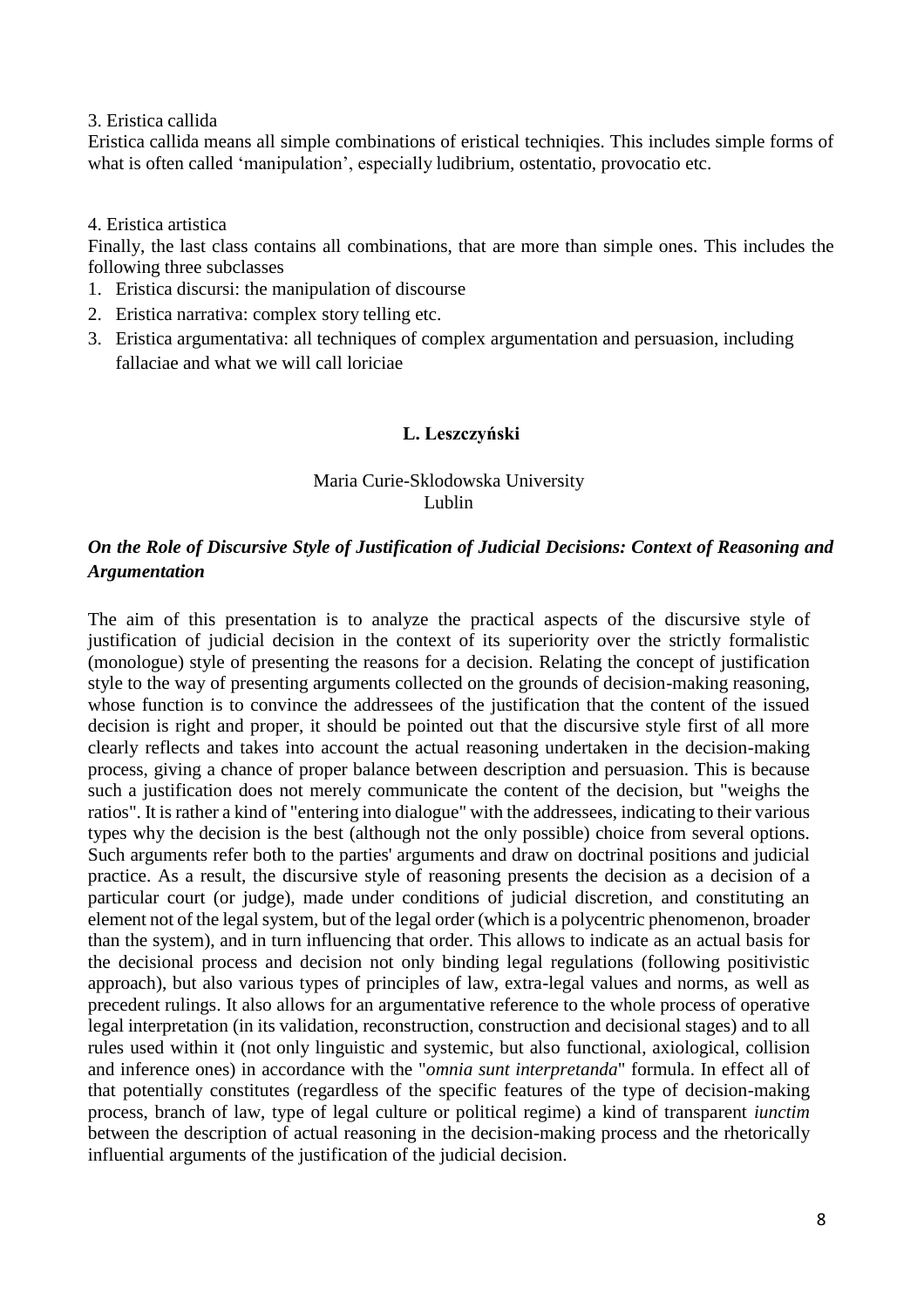## **I.Padjen**

## University of Zagreb

## *The Duty to Obey the Rule of Law*

Does the rule of law (hereinafter: RoL) impose on a legal subject the duty to obey the law that is - in addition to being legal, as the duty implied by every legal order - also political and/or, moreover, moral?

The initial assumption is that RoL is a British invention that includes the following tenets: (a) the political power is legitimate if it is limited by its purpose; (b) the purpose is protection of personal and political rights of subjects; (c) the political power is limited primarily by an independent judiciary. It is tempting to read the question as theoretical, i.e. as a call for knowledge for its own sake, in the vein of analytical philosophers of law. The temptation is misleading. It is a truism that an order implies a duty, rather then an obligation (which stems from a contract) let alone a right towards the order. Although a truism, it runs counter the self-understanding of our age. Today it is a commonplace to claim any right – even a human right – at will. Duty calls have faded away. The withering away of a political and/or moral duty towards a political and legal order (briefly: the state) indicates that the question of the presentation is, as any other question about law, primarily practical. It concerns social problems that can be alleviated by law, which can alleviate them only if its addressees can have a strong duty to obey it. An example of the problems is the obedience of adherents of an ethnic community to the state law dominated by adherents of another ethnic community. It is contestable whether it is possible in principle for the former to have a duty of obedience to the state law and, if the answer is in principle positive, to what kind of the state law (any or RofL or a pluralist social democracy incorporating the rule of law or …?), what kind of a duty of obedience (legal and/or political and/or moral) they have and in what degree (without or with exceptions). The problem may seem to be a part and parcel of ethnicist esoteria on the fringes of Europe: the Serbs in Kosovo and Bosnia and Herzegovina, Hungarians in Slovakia and Romania, the Russians in Estonia, and the Catalans in Spain. A closer inspection may reveal that the problem is not dissimilar to issues arising out of politics of identity, or  $-$  in the eyes of adversaries  $-$  tribalism, that is tearing apart advanced Western states.

The presentation is divided in two major parts. The first outlines presuppositions and components of the question. The second part: (a) sketches the origin and development of RoL, suggesting that the key to understanding RoL, as well as any social order, is the duty toward oneself; (b) distinguishes four typical approaches to RoL, differentiating them by their epistemological presuppositions (legalistic: Hobbes, H.L.A. Hart, moral non-cognitivism; constitutional: Locke, speculative knowledge of natural law and natural rights; procedural or methodical naturalist: Fuller, contextual knowledge of law that includes knowledge of natural law; empirical naturalist: cognitive sciences, esp. psychology); (c) points out foundations, i.e. what makes possible and what justifies RoL; (d) indicates functions of RoL as both a standard of action and a condition of the state.

## **PANEL 3: Legal Argumentation in Various Contexts**

European Faculty of Law, New University Department of Legal Theory and Legal History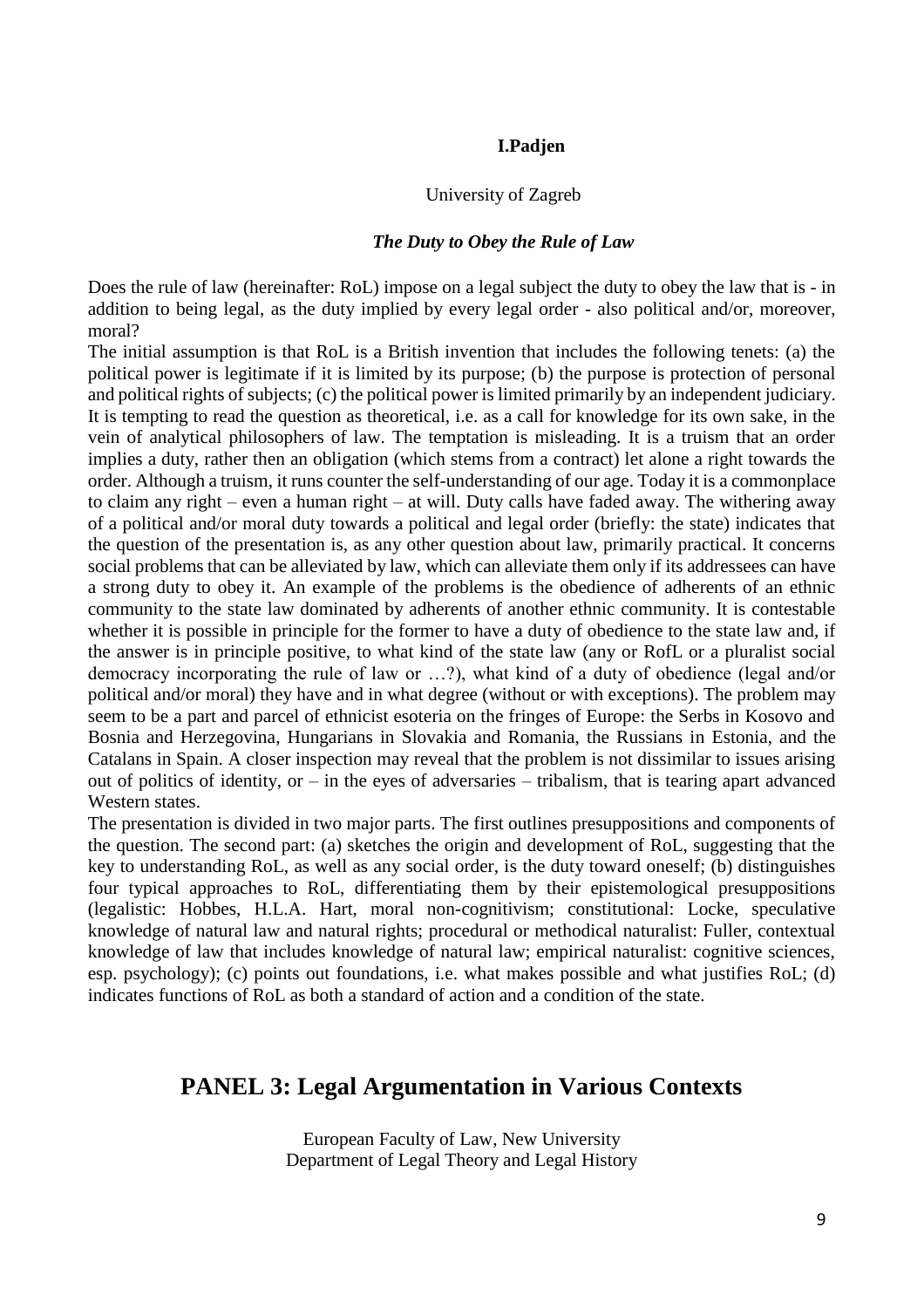### **M. Novak**

#### *Mistakes, Fallacies and Legal Errors of Multi-Modal Arguments*

Mult(i)modal theory of argumentation has recently also been extended to a relatively formal and institutionally very much entrenched area of law and legal argumentation. Leo Groarke, a prominent theorist of multimodal argumentation, has claimed that that is certainly a necessary thing to do but the problem is to differentiate between those features of multimodality that fall and those that do not fall within the ambit of what is still acceptable in law.

Multi-modal arguments can be analysed within different normative frameworks in order to evaluate their validity: multi-modal theory of argumentation would discuss mistakes, informal logic fallacies, while legal argumentation legal errors. Each of these normative frameworks have developed their own criteria of evaluation. What applies to the legal domain as a special field of argumentation is, however, that legal errors are the only criteria to evaluate the validity of multi-modal arguments.

#### **B. Marinčič**

## *The Right to Be Offended: Should We Toughen Up? Legal Argumentation Analysis in the Case of Blackhorse v. Pro-Football Inc.*

It is arguable that the use of the term »Redskins« is controversial, and thus should be supported by substantial evidence until proven as such. This paper explores the controversies associated with the Washington Football Team, formerly known as the Washington Redskins. It further analyzes the legal arguments and examines the logical strengths behind the conclusions outlined in this research paper. To achieve the aforementioned objectives, scholarly articles were revised alongside an analysis of the Blackhorse V. Pro-Football Inc. case. It is hypothesized that the judge in this case Gerald Bruce Lee's argumentation was flawed in the verdict of the infringement of the First Amendment right to free speech put forward by Pro Football Inc. in correlation with the Section 2(a) of the Lanham Act. The aforementioned conclusion was deduced on the basis of his argumentation being irrational and unsuppported by evidence. Whereby insufficient differentiation of the term "disparage" (among others) was inappropriately utilized in various contexts it causes legal ramifications as well. It is of questionable grounds to presume that the use of the word »Redskins« may be deemed offensive no matter the context. Notably, societal alterations, norms, and time periods contribute to the offensive and misconstrued nature of various terminology. Hence, good legal argumentation is dependent on the consideration of all circumstances and societal state of condition.

#### **P. F. Zorko**

#### *The Importance of Argumentative Dialog as a Means for Mediating in Social Interactions*

Human social interactions often encounter obstacles that can escalate into conflict and can therefore significantly affect interpersonal relationships. People who are able to reasonably overcome these barriers can enjoy all the diversity that such relationships bring. As a result, their relationships grow and strengthen. An important tool to help address such barriers is argumentative dialogue. Argumentative dialogue is a discussion that focuses on the diversity of opinions between individuals. These opinions, which can be imagined as different positions, are often not solid points, opposing poles, but beliefs that allow a lot of "grayness". Thus, different opinions allow the search for common solutions through common points of contact. Misunderstandings are most often about the parties